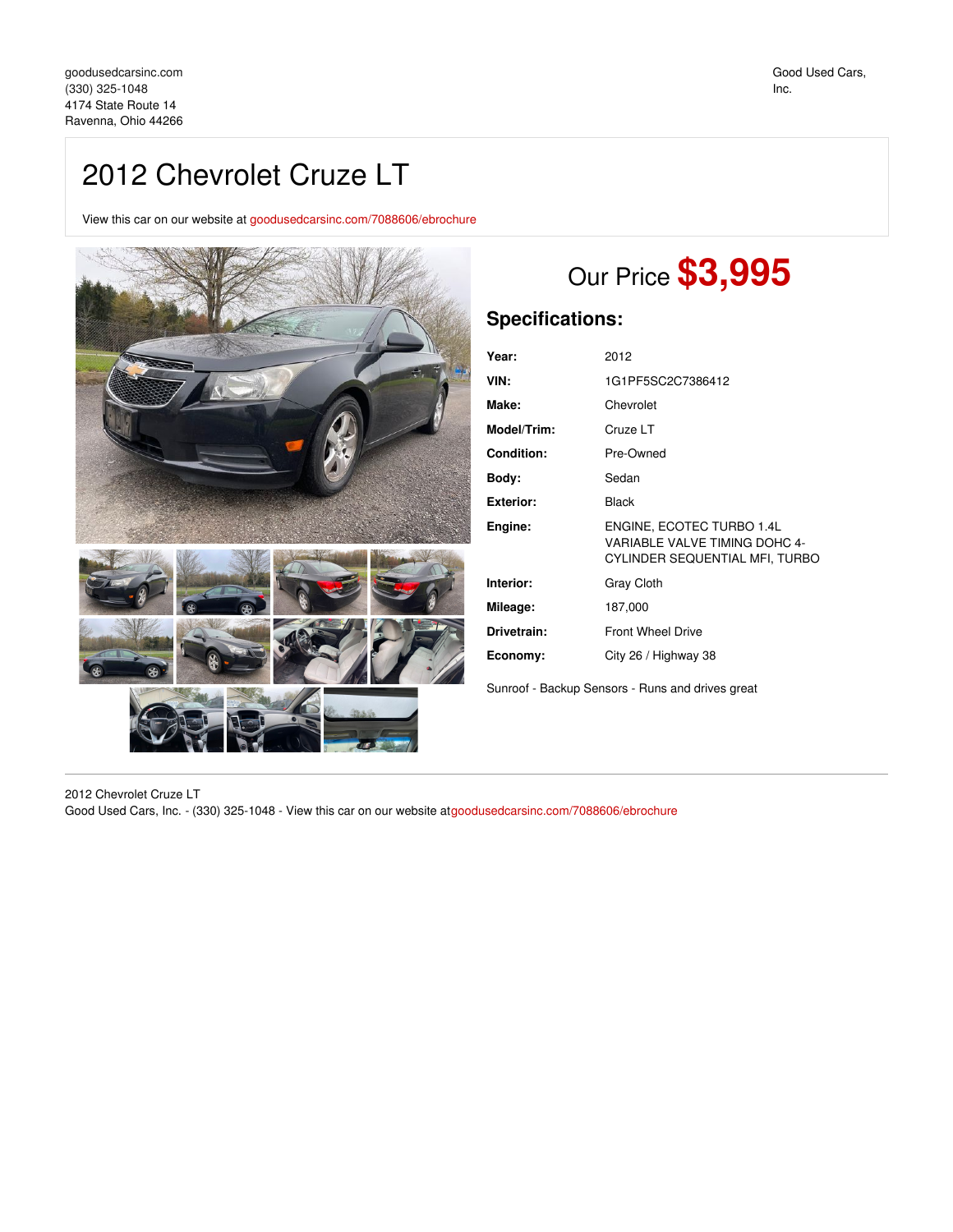

2012 Chevrolet Cruze LT Good Used Cars, Inc. - (330) 325-1048 - View this car on our website at[goodusedcarsinc.com/7088606/ebrochure](https://goodusedcarsinc.com/vehicle/7088606/2012-chevrolet-cruze-lt-ravenna-ohio-44266/7088606/ebrochure)